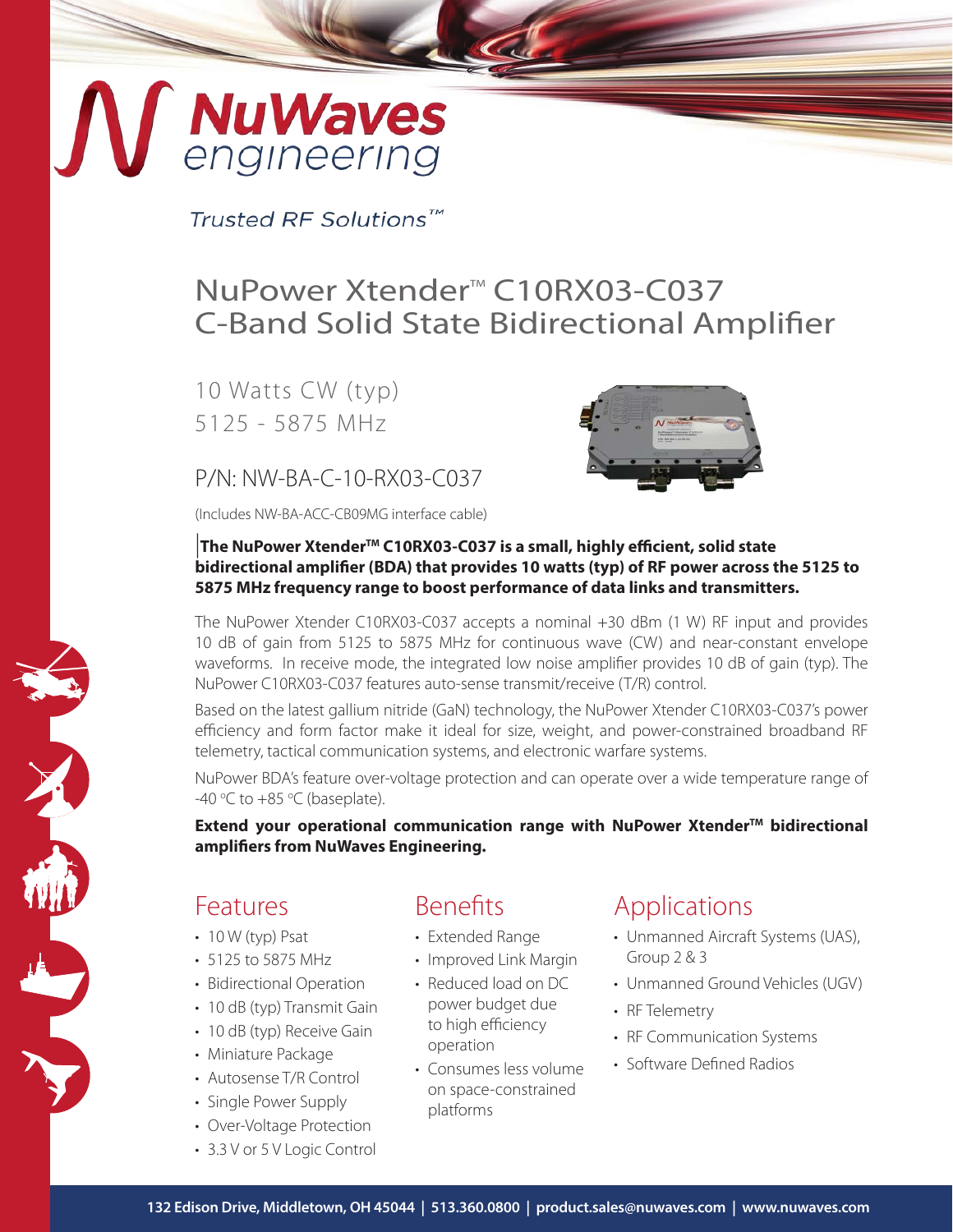## NuPower Xtender™ C10RX03-C037 BDA

## Preliminary Specifications

#### Absolute Maximums

| <b>Parameter</b>                                       | <b>Rating</b> | <b>Unit</b> |
|--------------------------------------------------------|---------------|-------------|
| Max Device Voltage                                     | 32            |             |
| Max Device Current @ 28 VDC                            | 3.5           | A           |
| Max Peak RF Input Power @ ANT Port, $Z_1 = 50 \Omega$  | $+30$         | dBm         |
| Max Peak RF Input Power @ XCVR Port, $Z_1 = 50 \Omega$ | $+33$         | dBm         |
| Max Operating Temperature (ambient)                    | 60            | °C          |
| Max Operating Temperature (baseplate)                  | 85            | °C          |
| Storage Temperature                                    | 100           | °C          |

| <b>Export Classification</b> |  |  |  |  |
|------------------------------|--|--|--|--|
| FAR99                        |  |  |  |  |

#### Electrical Specifications - Operational @ 28 VDC, 25 °C, Z<sub>S</sub>=Z<sub>L</sub>=50 Ω

| <b>Parameter</b>             | <b>Symbol</b>        | <b>Min</b> | Typ | <b>Max</b> | <b>Unit</b> | <b>Condition</b>                     |
|------------------------------|----------------------|------------|-----|------------|-------------|--------------------------------------|
| Operating Frequency          | BW                   | 5125       |     | 5875       | MHz         |                                      |
| Switching Speed              | TX <sub>ON/OFF</sub> |            |     |            | μS          | 10% to 90%                           |
| Operating Voltage*           | VDC                  | 77         | 28  | 32         |             |                                      |
| Operating Current - Transmit | I <sub>DD</sub>      |            | 2.5 |            | A           | $CW, +28$ Vin, Pout = 10 W           |
| Operating Current - Receive  | <b>I</b> DD          |            | 50  |            | mA          | Receive Mode                         |
| Quiescent Current            | I <sub>DO</sub>      |            | 330 |            | mA          | No RF Signal Applied, Transmit Mode  |
| Module Efficiency            |                      |            | 20  |            | $\%$        | $CW$ , Pout $= 10 W$ , Transmit mode |

**\*** Module can operate down to +17 Vdc w/ reduced RF output power

#### Electrical Specifications - Transmit @ 28 VDC, 25 °C, Z<sub>S</sub>=Z<sub>L</sub>=50 Ω

| <b>Parameter</b>                  | <b>Symbol</b>          | <b>Min</b> | <b>Typ</b>  | <b>Max</b>  | <b>Unit</b> | <b>Condition</b>             |
|-----------------------------------|------------------------|------------|-------------|-------------|-------------|------------------------------|
| Operating Frequency               | BW                     | 5125       |             | 5875        | MHz         |                              |
| RF Output Power                   | $P_{SAT}$              |            | 10          | 17          | W           | 5125-5875 MHz, +30 dBm input |
| Input VSWR                        | <b>VSWR</b>            |            | $2:1$ (TBR) |             |             |                              |
| Output Mismatch (No Damage)       | <b>VSWR</b>            |            |             | 10:1        |             |                              |
| Nominal Input Drive Level         | P <sub>IN</sub>        |            | 30          | 33          | dBm         |                              |
| Quiescent Current (Transmit Mode) | $I_{D0}$               |            | 330         |             | mA          | No RF Signal Applied         |
| Operating Current                 | <b>I</b> <sub>DD</sub> |            | 2.5         | ξ           | A           | Pout = $10W$                 |
| Module Efficiency                 |                        |            | 20          |             | $\%$        |                              |
|                                   | 2nd                    |            |             | $-20$ (TBR) | dBc         |                              |
| <b>Harmonics</b>                  | 3rd                    |            |             | $-20$ (TBR) | dBc         |                              |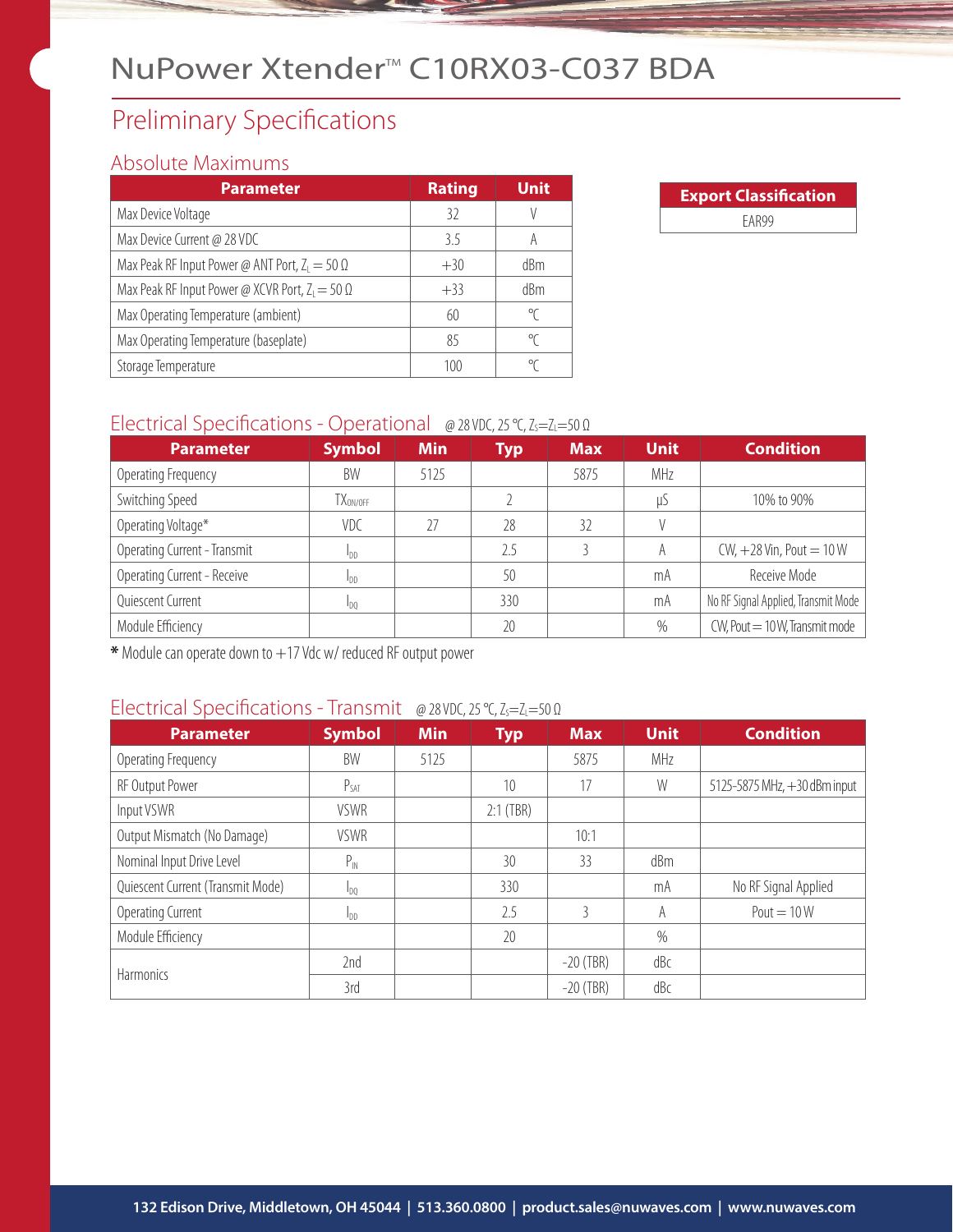## NuPower Xtender™ C10RX03-C037 BDA

## Preliminary Specifications (cont.)

#### Electrical Specifications - Receive @ 28 VDC, 25 °C, Z<sub>S</sub>=Z<sub>L</sub>=50 Ω

| <b>Parameter</b>                   | <b>Symbol</b> | <b>Min</b> | <b>Typ</b> | <b>Max</b> | <b>Unit</b> | <b>Condition</b>                       |
|------------------------------------|---------------|------------|------------|------------|-------------|----------------------------------------|
| Receive P1dB                       | P1dB          |            | $+18$      |            | dBm         |                                        |
| Receive Gain                       | l1            |            | 10         |            | dB          |                                        |
| Receive Gain Flatness              | ΔG            |            | ± 1.25     |            | dB          |                                        |
| Receive Current                    | RX            |            | 50         |            | mA          |                                        |
| Receive Noise Figure               | NF            |            | 3.0        |            | dB          |                                        |
| Receive OIP3                       | OIP3          |            | 27         |            | dBm         | 1 MHz tone spacing,<br>$Pin = -20$ dBm |
| Receive Input Protection (limiter) |               |            |            |            | dBm         |                                        |

#### Mechanical Specifications

| <b>Parameter</b>            | <b>Value</b>                   | <b>Unit</b> | <b>Limits</b> |
|-----------------------------|--------------------------------|-------------|---------------|
| <b>Dimensions</b>           | $3.57 \times 2.57 \times 0.50$ | in          | Max           |
| Weight                      | < 5.0                          | 0Z          |               |
| RF Connectors, Input/Output | SMA Female, right angle        |             |               |
| Interface Connector         | Micro-D, 9-pin Socket          |             |               |
| Cooling                     | Adequate Heatsink Required     |             |               |

#### Environmental Specifications

| <b>Parameter</b>                           |                | <b>Symbol</b> | <b>Min</b> | <b>Typ</b>         | <b>Max</b> | <b>Unit</b>  |
|--------------------------------------------|----------------|---------------|------------|--------------------|------------|--------------|
| Operating Temperature (ambient)            |                | Iа            | $-40$      |                    | $+60$      | $\sqrt{\ }$  |
| Operating Temperature (baseplate)          |                | Τc            | $-40$      |                    | $+85$      | $\sqrt{\ }$  |
| Storage Temperature                        |                | $\frac{1}{5}$ | $-60$      |                    | $+100$     | $\mathrm{C}$ |
| Relative Humidity (non-condensing)         |                | RH            |            |                    | 95         | $\%$         |
| Altitude<br>MIL-STD-810F - Method 500.4    |                | ALT           |            |                    | 30,000     | ft           |
|                                            | $4$ Hz - 15 Hz | A             | 0.024      | 0.030              | 0.036      | in           |
| Vibration Amplitude                        | 16 Hz - 25 Hz  | A             | 0.016      | 0.020              | 0.024      | in           |
|                                            | 26 Hz - 33 Hz  | A             | 0.008      | 0.010              | 0.012      | in           |
| Shock Peak Acceleration (Functional Shock) |                |               |            | 30 g for 15 ms     |            |              |
|                                            |                |               |            | $20$ g for $20$ ms |            |              |